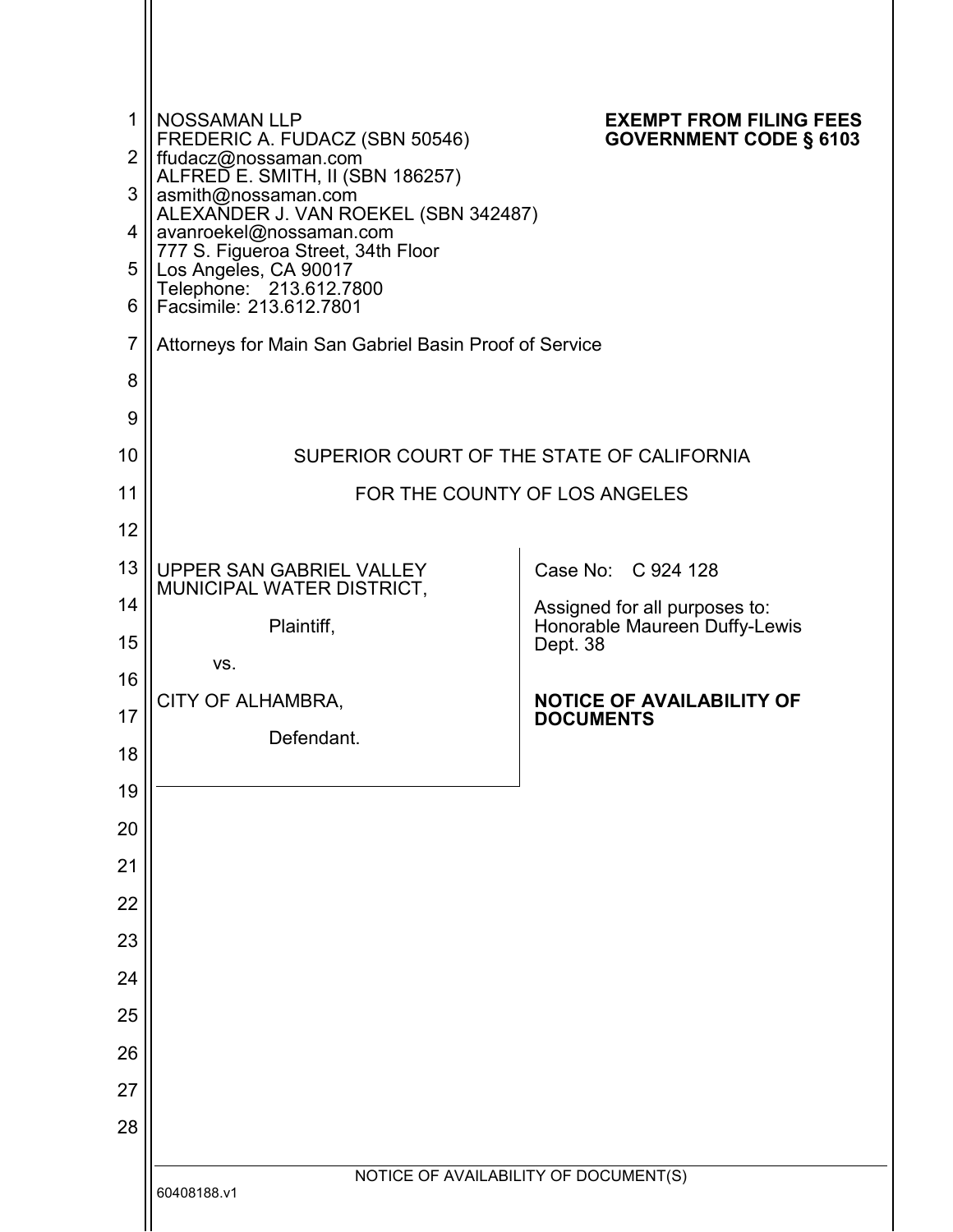| 1              | NOTICE IS HEREBY GIVEN that the documents entitled "Order Approving Cyclic             |  |  |
|----------------|----------------------------------------------------------------------------------------|--|--|
| $\overline{2}$ | Storage Agreement, " "Designee to Receive Future Notices for and on Behalf of          |  |  |
| 3              | Defendant City of Irwindale," "Designee to Receive Future Notices for and on Behalf of |  |  |
| 4              | Defendant City of Azusa," "Designee to Receive Future Notices for and on Behalf of     |  |  |
| 5              | Defendant Azusa Valley Water Company" are available for review on the website of the   |  |  |
| 6              | Main San Gabriel Basin Watermaster ("Watermaster") at www.watermaster.org. In the      |  |  |
| 7              | future, if you wish to receive documents in the above-referenced action by e-mail      |  |  |
| 8              | service, please provide your e-mail address and other information on the form attached |  |  |
| 9              | and return said form, signed by the Party Designee, to Watermaster at: Main San        |  |  |
| 10             | Gabriel Basin Watermaster, c/o Kelly Gardner, 725 North Azusa Avenue, Azusa, CA        |  |  |
| 11             | 91702.                                                                                 |  |  |
| 12             |                                                                                        |  |  |
| 13             | DATED: May 10, 2022<br>NOSSAMAN LLP                                                    |  |  |
| 14             | Frederic A. Fudacz<br>Alfred E. Smith                                                  |  |  |
| 15             |                                                                                        |  |  |
| 16             | By:                                                                                    |  |  |
| 17             | E. Smith<br>Alfred<br>Attorneys for Main San Gabriel Basin Watermaster                 |  |  |
| 18             |                                                                                        |  |  |
| 19             |                                                                                        |  |  |
| 20             |                                                                                        |  |  |
| 21             |                                                                                        |  |  |
| 22             |                                                                                        |  |  |
| 23             |                                                                                        |  |  |
| 24             |                                                                                        |  |  |
| 25             |                                                                                        |  |  |
| 26             |                                                                                        |  |  |
| 27             |                                                                                        |  |  |
| 28             |                                                                                        |  |  |
|                | $-2-$<br>NOTICE OF AVAILABILITY OF DOCUMENT(S)                                         |  |  |
|                | 60408188.v1                                                                            |  |  |